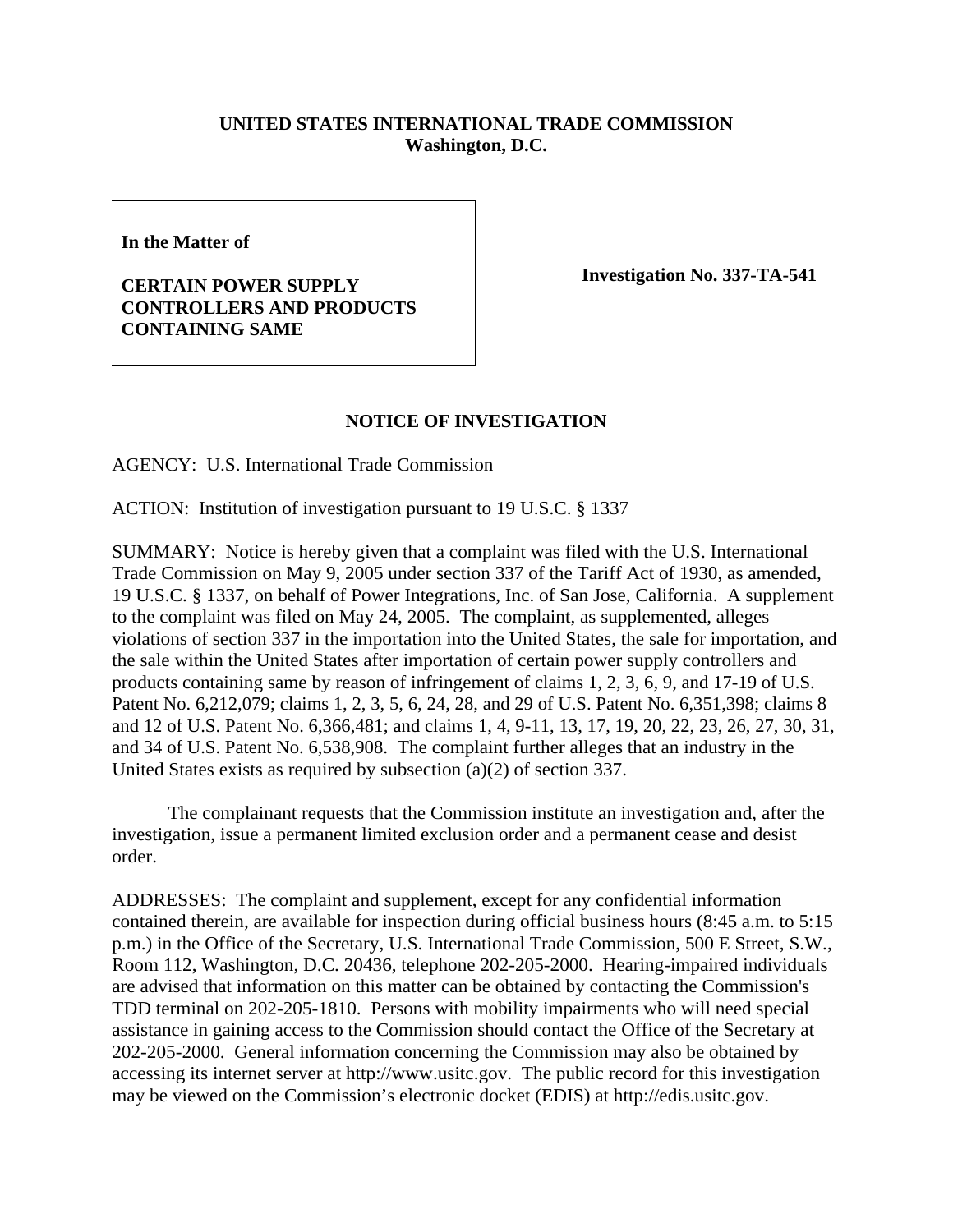FOR FURTHER INFORMATION CONTACT: Anne Goalwin, Esq., Office of Unfair Import Investigations, U.S. International Trade Commission, telephone 202-205-2574.

AUTHORITY: The authority for institution of this investigation is contained in section 337 of the Tariff Act of 1930, as amended, and in section 210.10 of the Commission's Rules of Practice and Procedure, 19 C.F.R. § 210.10 (2004).

SCOPE OF INVESTIGATION: Having considered the complaint, the U.S. International Trade Commission, on June 7, 2005, ORDERED THAT --

- (1) Pursuant to subsection (b) of section 337 of the Tariff Act of 1930, as amended, an investigation be instituted to determine whether there is a violation of subsection  $(a)(1)(B)$  of section 337 in the importation into the United States, the sale for importation, or the sale within the United States after importation of certain power supply controllers and products containing same by reason of infringement of claims 1, 2, 3, 6, 9, 17, 18, or 19 of U.S. Patent No. 6,212,079; claims 1, 2, 3, 5, 6, 24, 28, or 29 of U.S. Patent No. 6,351,398; claims 8 or 12 of U.S. Patent No. 6,366,481; or claims 1, 4, 9-11, 13, 17, 19, 20, 22, 23, 26, 27, 30, 31, or 34 of U.S. Patent No. 6,538,908, and whether an industry in the United States exists as required by subsection (a)(2) of section 337.
- (2) For the purpose of the investigation so instituted, the following are hereby named as parties upon which this notice of investigation shall be served:
	- (a) The complainant is -- Power Integrations, Inc. 5245 Hellyer Avenue San Jose, California 95138
	- (b) The respondent is the following company alleged to be in violation of section 337, and is the party upon which the complaint is to be served:

System General Corporation 8F, No. 205-3, Sec. 3, Beishin Road Shindian City Taipei, Taiwan

- (c) Anne Goalwin, Esq., Office of Unfair Import Investigations, U.S. International Trade Commission, 500 E Street, S.W., Room 401-R, Washington, D.C. 20436, who shall be the Commission investigative attorney, party to this investigation; and
- (3) For the investigation so instituted, the Honorable Paul J. Luckern is designated as the presiding administrative law judge.